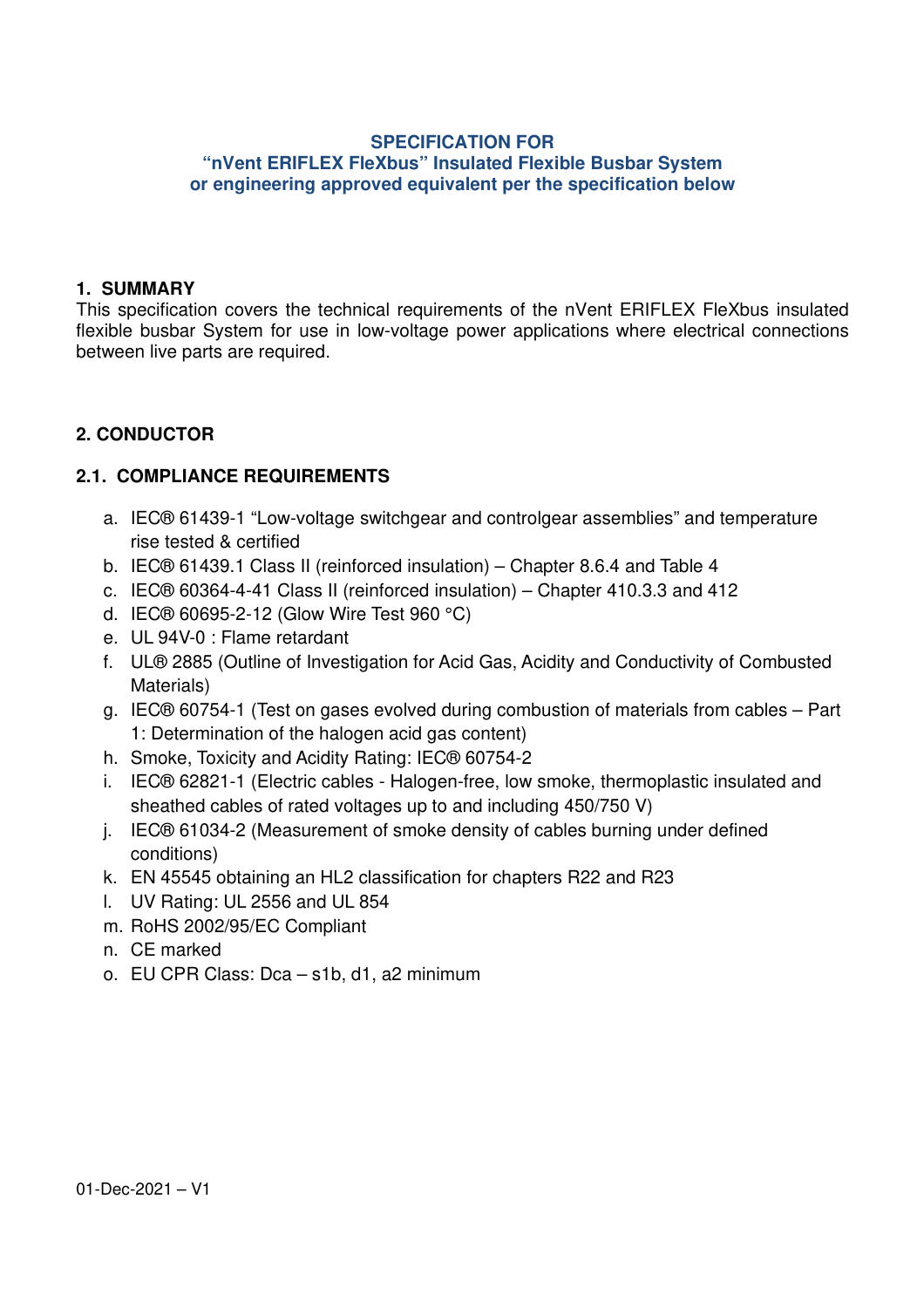# **2.2. PRODUCT COMPOSITION**

## **a. Braided conductor**

The Conductor is made with 0.2mm wire diameter and stranded and braided together. Each wire is made with CCA material (Copper Clad Aluminum) with 90% Aluminum and 10% Copper Aluminum should be from A00 grade with 99.8% purity

Copper should be Cu-ETP according to EN13599 and with purity of minimum 99.9%.

The maximum resistivity at 20°C shall be <0.027 ohms.mm2/m.

Wire elongation shall be >10%

Final braid shall be rectangular section with 50 or 100 mm width and maximum thickness of 32mm. Conductor shall be ready-to-use from one side or 2 sides with crimped tube made with tinned copper and pre-punched

Conductor length shall be up to 100 meter long

Conductor cross section should be able to carry from 500 to 2356A with one conductor per phase and up to 4712A with 2 conductors per phase at Delta T 60K. Temperature rise test should be performed by a third party laboratory and test report shall be COFRAC certified. Temperature rise test should be performed According to IEC 61439-1 (Ed 3.0 2020/05) Low-voltage switchgear and controlgear assemblies Part 1: General rules – Chapter Temperature-rise §10.10.2.3.

No bending radius should restrict the usage of this conductor.

Manufacturer should provide current/Ampacities table under different Delta T (K) and with and without conductor arrangement (Symmetrical coefficient - magnetic field) according to IEC 60364 (Low Voltage Installations) - 523.7 Conductors in parallel

Manufacturer shall provide de-rating coefficient in function of the system frequency (Hz)

Manufacturer shall provide Thermal dissipation at Typical Downstream Circuit Breaker Current Rating (W/phase) @ 90°C

Manufacturer shall provide the Thermal short-circuit strength (Icw) resistance @ 0.2 / 0.5 / 0.8 and 1 second

Manufacturer shall provide the conductor Voltage drop data's in function of the conductor cross section and length.

Harmonics should be taken under consideration and manufacturer shall provide solution and derating data's according to the IEC 60364 – Table E.52.1

# **b. Insulating sleeve**

The insulating sleeve is made of extruded Thermoplastic Elastomer (TPE). The TPE have an elongation performance of 500% and a dielectric strength of 20kV for 1mm of insulation. The TPE is self-extinguishable and rated to class V0 according to UL94 and Glow Wire Test 960 °C, according to IEC® 60695-2-12.

The TPE is Halogen free according to UL 2885, IEC® 60754-1 and IEC® 62821-2.

The TPE is Low smoke classified according to UL 2885 and IEC® 61034-2.

It have a thickness of 3 mm minimum.

The sleeve is 100% dielectrically tested during extrusion

The insulating sleeve is compliant with Chapter 8.4.4 and table 4 – Protection by total insulation of the IEC 61439-1 standard (Class II: reinforced/double insulation) and Class II according to the IEC 60364-4-41 chapter 410.3.3 and 412.

The Mechanical impact resistance shall be IK09

Dielectric strength is 20kV:mm

01-Dec-2021 – V1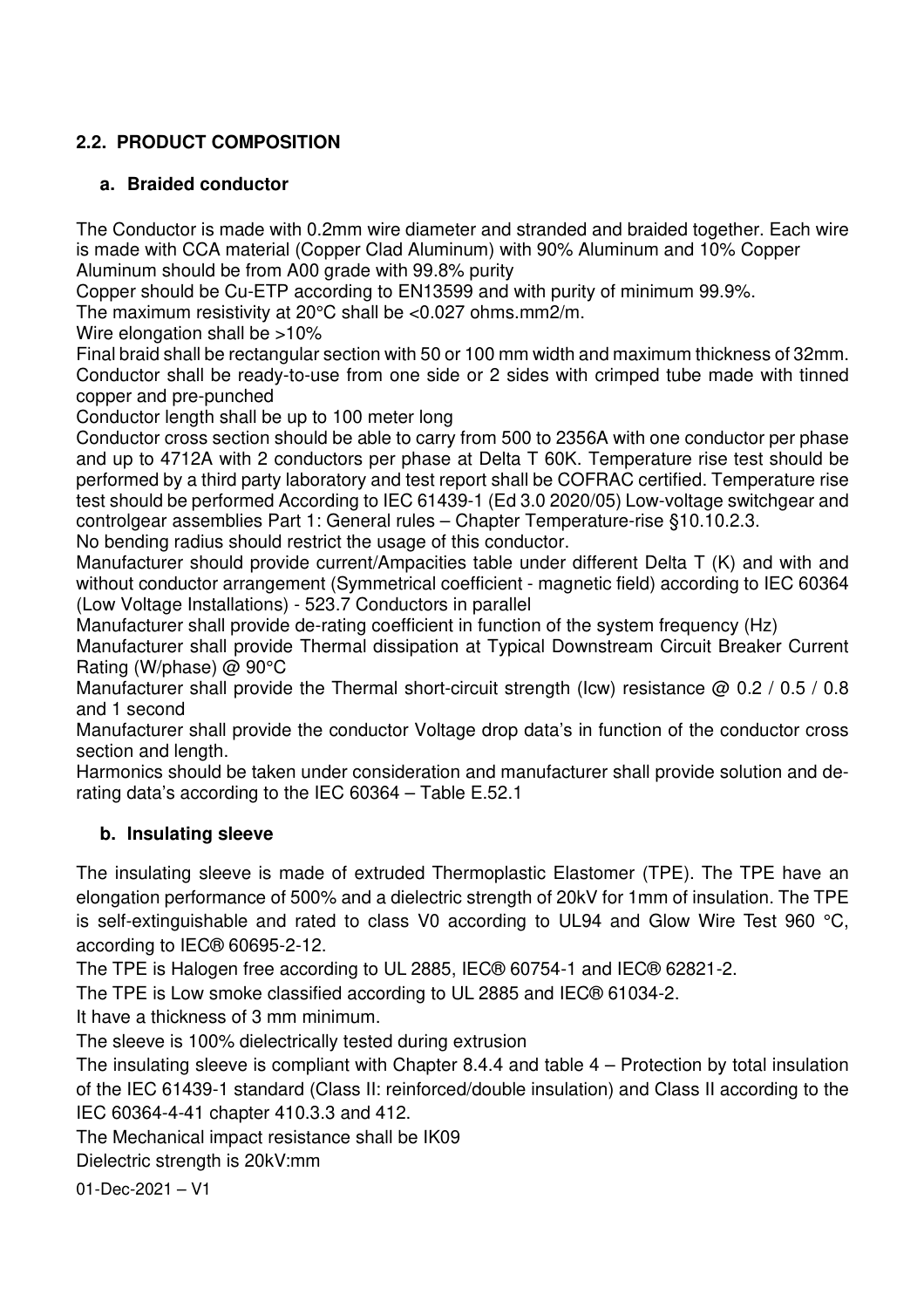Nominal voltage is 1000V AC and 1500V DC as per IEC Working temperature is from -50°C to +115°C Insultation should be EN 45545 certified and HL2 classified The insulating sleeve is marked with a traceability code, CE Mark and be of green or yellow color. The insulating sleeve material is black or dark grey.

# **3. BRAIDED CONDUCTOR CONNECTION SYSTEM**

# **3.1. COMPLIANCE REQUIREMENTS**

- a. IEC® 61439-1 "Low-voltage switchgear and controlgear assemblies" and temperature rise tested & certified
- b. IEC® 61914 "Cable cleats for electrical installations" and short-circuit tested & certified up to 67kA rms – 147kA Peak.
- c. RoHS 2002/95/EC Compliant
- d. CE marked

## **3.2. PRODUCT COMPOSITION**

Connection system is made with:

- High current busbar clamp made with nonmagnetic materials stainless steel (Stainless Steel 304 - EN 1.4301) for high current connections to prevent the formation of magnetic fields. It allow to fix the conductor on the transformer/ Power supply palm, without drilling It contains a crimped Self-locking nut for vibration resistance and easy installation. Rigid design assures even contact pressure. Clamp should have different dimension according to power supply connection palm such as 63/80/100/120/160mm large. One Clamp per phase can carry up to 1984A and two clamp per phase can carry up to 4712A. It contain a Voltage detection connecting point

- High Current plate made with Rigid Copper part CU-ETP 99.9% purity and tinned to provide a good electrical contact and to maintain braid expansion during compression. A specific version should contain a connection point for the PE conductor connected to the neutral phase.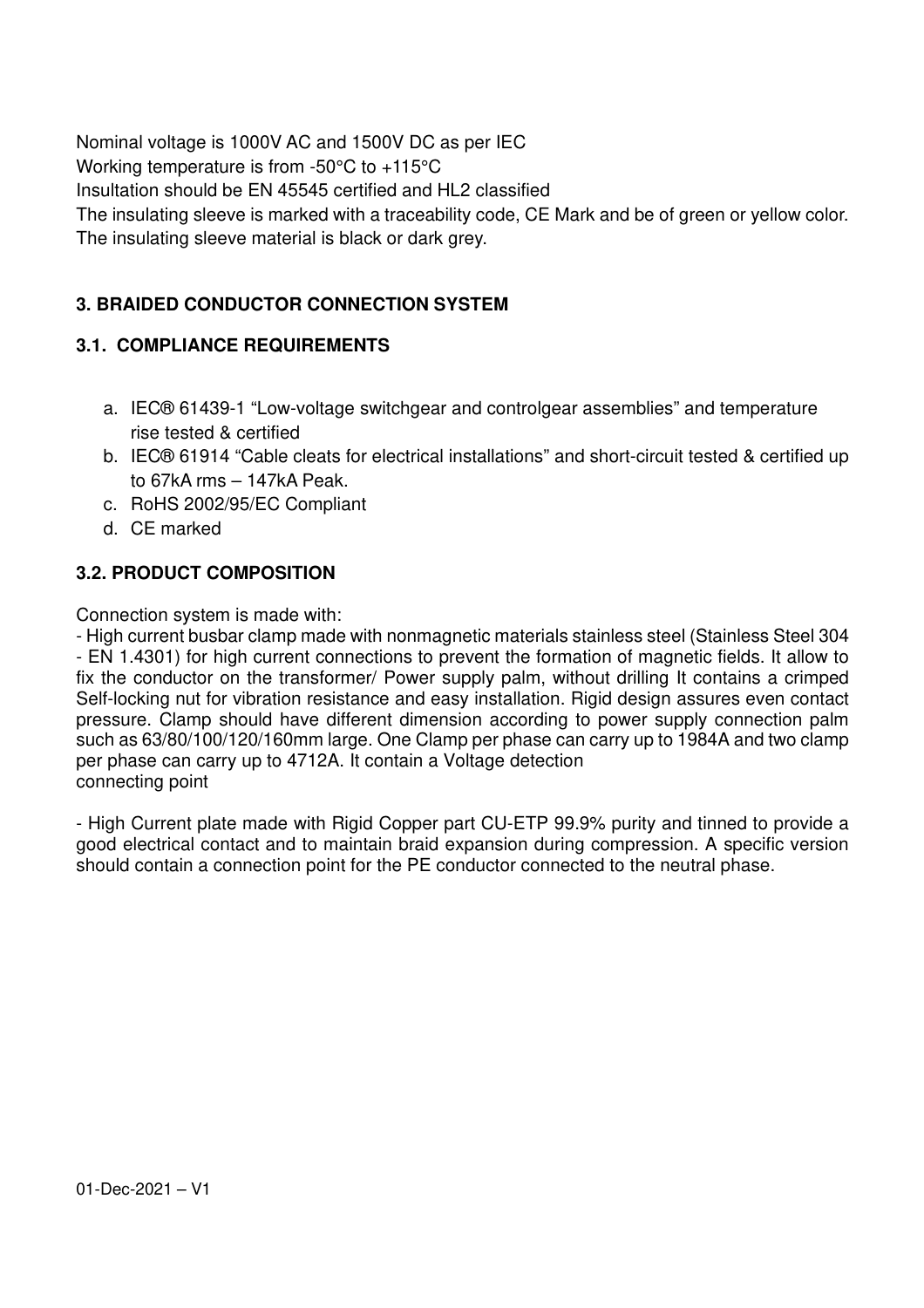# **4. SUPPORT / BRACING SYSTEM**

### **1.1. COMPLIANCE REQUIREMENTS**

- a. UL 94V-0 : Flame retardant
- b. IEC® 60695-2-12 (Glow Wire Test 960 °C)
- c. IEC® 60754-1 (Test on gases evolved during combustion of materials from cables Part 1: Determination of the halogen acid gas content)
- d. IEC® 61439-1 "Low-voltage switchgear and controlgear assemblies"
- e. IEC® 61914 "Cable cleats for electrical installations" and short-circuit tested & certified up to 67kA rms – 147kA Peak.
- f. RoHS 2002/95/EC Compliant
- g. CE marked

### **4.2. PRODUCT COMPOSITION**

Support should contain an adjustable Clip, to adapt the support with different conductor thickness (Open/Closed position)

Made with Glass Fiber Reinforced Polyamide, Halogen free, RoHS, Working Temperature: -40 to 130 °C, Flammability Rating: UL® 94V-0 and IEC® 60695-2-11 (Glow Wire Test 960 °C). Low smoke as per ISO 5659-2

Support can offer multiple configuration such as Flat, or on edge position. Configuration with 3P / 3P+N / 3P+N+PE… One or two conductor per phase. Conductors Side by side or on top. Adjustable distance between each conductor (12,5 mm pitch) trough Punched holes Aluminum profile to fix the support directly on the wall, on the ceiling, or on cable tray (Wire / Perforated / Ladder cable tray). Optional brackets shall be available.

Mounting hardware shall be made with Electrogalvanized steel from class 8.8

Manufacturer shall provide solution and data's for phase inversion or neutral rotation configuration Support shall be short-circuit tested & certified up to 67kA rms – 147kA Peak according to IEC® 61914. Manufacturer shall provide maximum distance between support in function of Icc from 10 to 67 kA (rms)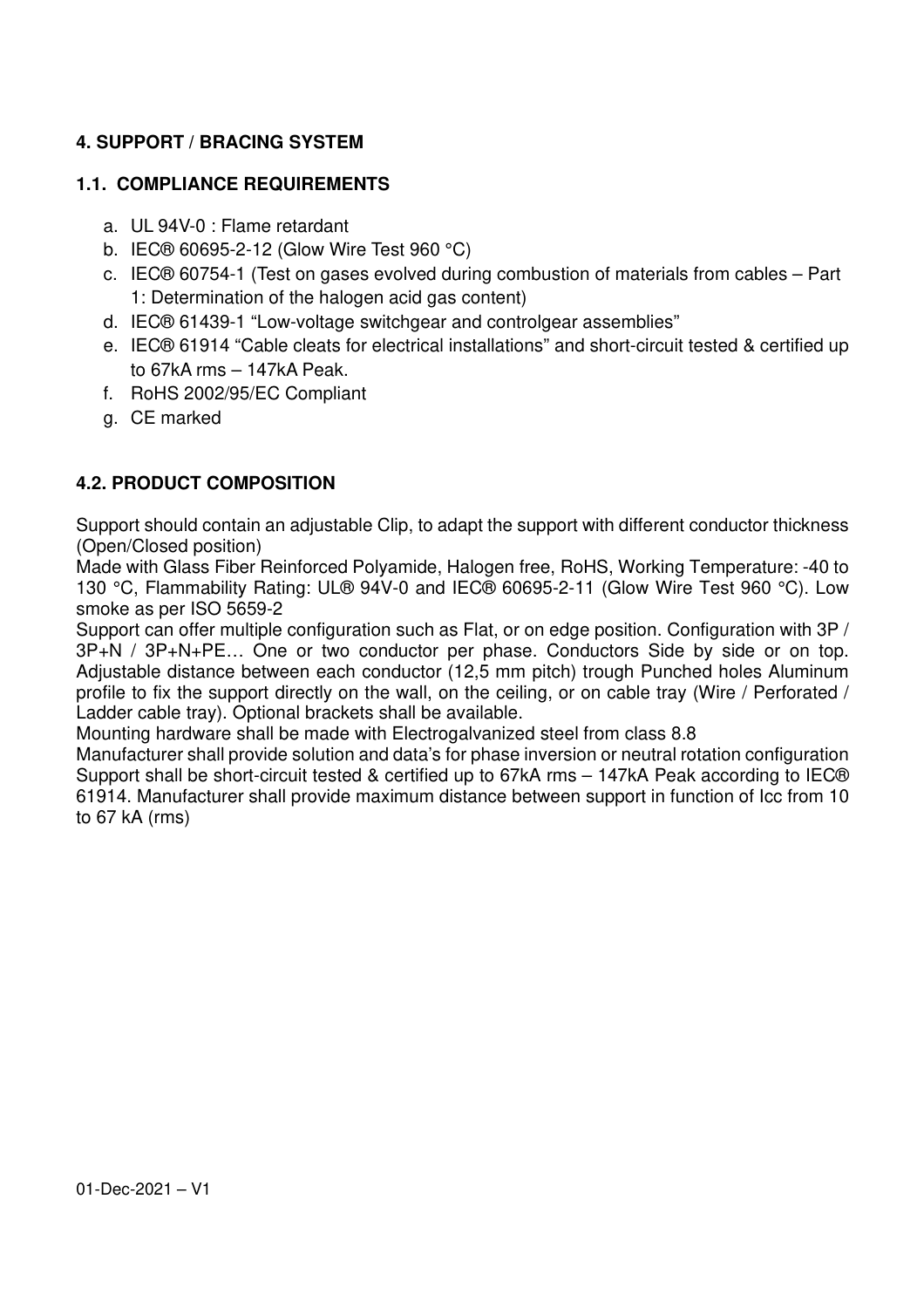## **5. FIRE BARRIER SYSTEM**

### **5.1. COMPLIANCE REQUIREMENTS**

- a. EN 1366-3 Fire resistance tests for service installations Penetration seals
- b. EN 13501-1 Fire classification of construction products and building elements. Reaction to Fire
- h. CE marked & ETA (European Technical Assessment)

OR

- c. ASTM E 814 (UL 1479) Test method for Fire Tests of Through Penetrations Fire Stops
- d. ASTM E 84 (UL723) Test method for Surface Burning Characteristics of Building materials.

### **5.2. PRODUCT COMPOSITION**

Fire barrier system shall be a kit for conductors penetration seal based on the following components:

- Product in cartridges on the basis of polyurethane with intumescent fire protection additives. After application, it react and increase its volume.

- Block-shaped intumescent elastic product on the basis of polyurethane with intumescent fire protection additives

- Intumescent wrap on the basis of butyl rubber with intumescent fire protection additives and glass fabric reinforcement.